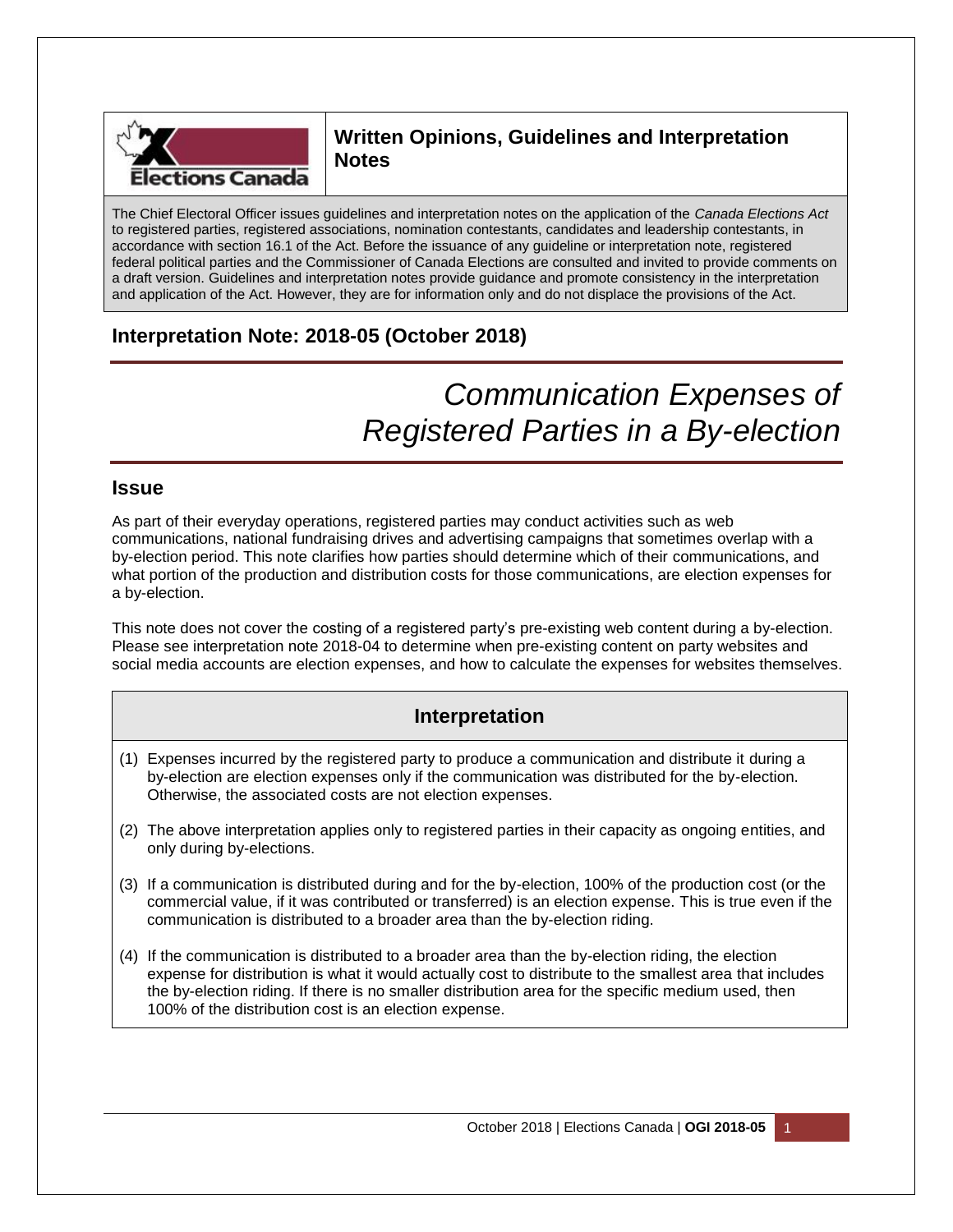## **Legal Framework**

The most directly relevant provisions of the *Canada Elections Act* ("CEA") in the context of this interpretation note are as follows:

- An election expense is any of the following:
	- any cost incurred, or non-monetary contribution received, by a registered party or a candidate, to the extent that the property or service that the cost was incurred for or that was received as a non-monetary contribution is used to directly promote or oppose a registered party, its leader or a candidate during an election period; and
	- any acceptance by a registered party or a candidate of a provision of goods or services, to the extent that the goods or services are used to directly promote or oppose a registered party, its leader or a candidate during an election period. (s. 376(1))
- Expenses for a fundraising activity are not election expenses. (s. 376(2))
- There are two exceptions to the above. Expenses for producing advertising or promotional material related to the fundraising activity, and expenses for distributing, broadcasting or publishing such material during the election period, are election expenses. (s. 376(3))
- Commercial value, in relation to property or a service, means the lowest amount charged at the time that it was provided for the same kind and quantity of property or service or for the same usage of property or money, by:
	- the person who provided it, if the person is in the business of providing that property or service; or
	- another person who provides that property or service on a commercial basis in the area where it was provided, if the person who provided the property or service is not in that business. (s. 2(1))

## **Analysis and Discussion**

#### **Issues for registered parties**

Registered parties often plan their communications activities based on long-term strategies. When these activities coincide with a by-election period, Elections Canada has considered the associated costs in affected electoral districts to be election expenses because they promote or oppose a registered party or its leader during an election period. This has been the interpretation regardless of the registered party's purpose for distributing the communication.

Some parties have raised practical concerns about altering or interrupting their ongoing communications any time a by-election is called in order to avoid incurring election expenses. For example, a party could not be reasonably expected to curtail its communications for a leadership contest because a by-election is called. As well, while parties may not be opposed to halting the distribution of fundraising material in by-election ridings, their distribution lists are not always mapped to the federal ridings. In addition, national or regional ads are often planned in advance of by-elections being called. While it may be possible to stop transmission entirely or in a specific region, the party will likely still have to pay the provider for the full cost of the original agreement.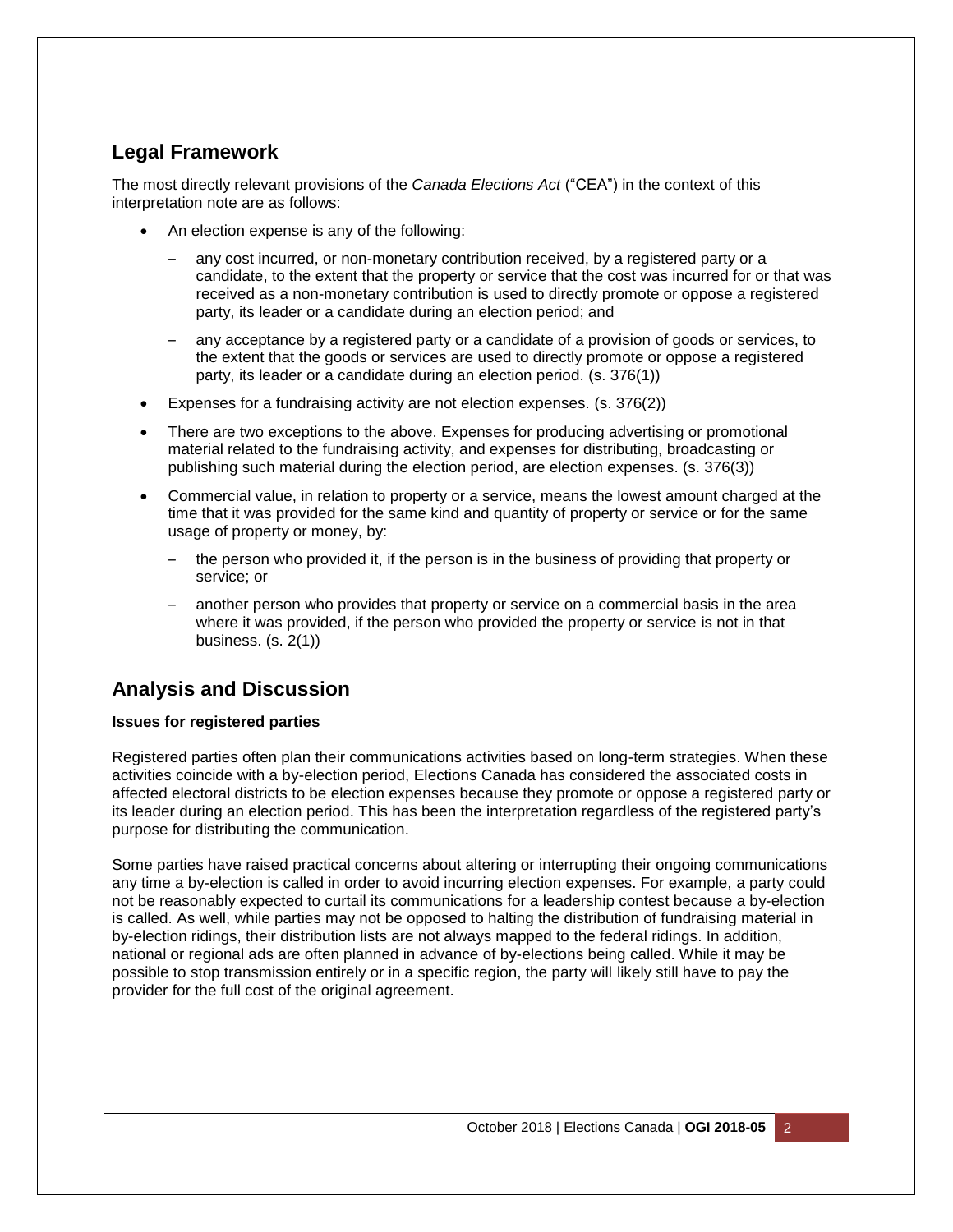The practical difficulties of parties are exacerbated by the unpredictability of by-elections in terms of number, location and timing. Seats can be vacated for a variety of reasons—there have been 15 vacancies since the 2015 general election—and the writs can be issued anywhere from 11 to 180 days after the notice of vacancy.

If by-elections are called separately, they can claim a significant portion of any given year. For example, in 2017, three sets of by-elections were held and their election periods spanned a total of 115 days. Registered parties running candidates in those by-elections had to be conscious of the relationship between their ongoing spending and their election expenses for almost a third of the year.

Another difficulty is that a party's election expenses limit may be low if only one by-election is held at a time and the population is small. For example, if a by-election is held only in Nunavut (with an estimated base election expenses limit of \$18,713 in 2017), mailing out pamphlets to the approximately 9,800 households there might claim a significant portion of a party's limit. The average estimated base limit across all electoral districts in 2017 was \$79,420.

Some parties have said that, as a possible consequence of Elections Canada's current position, a party might choose to not field a candidate in a by-election if its ongoing activities do not fit within the election expenses regime. This could result in a loss of electoral choice for voters. They have suggested that expenses for ongoing fundraising or advertising during by-elections should be exempted from election expenses or valued in a different way since the activities are not being conducted for the by-election.

These practical concerns have highlighted the disconnect between the current interpretation and the reality of parties as ongoing entities. This has led Elections Canada to reconsider whether its current interpretation meets the intention of Parliament in limiting by-election expenses of parties. It is unlikely that the law was meant to effectively shut down activities of parties for large portions of the year, if those activities would have proceeded regardless of the by-election.

Spending limits are meant to ensure a level playing field between participants in elections. In the case of a general election, almost every activity a party does is to promote itself or oppose its opponents, and is therefore an election expense. The by-election context is different. Parties may be dealing with other matters linked to their ongoing activities and unrelated to the by-election. It is therefore necessary to rethink the existing interpretation of certain party by-election expenses.

#### **Determining which communications during a by-election are election expenses**

As ongoing political entities, registered parties conduct activities between elections for purposes other than their immediate election. They work to spread their policy messages, recruit volunteers, increase their base of supporters, and solicit donations to keep the party operating between and during elections. The ultimate goal is to have their candidates elected in the next general election, but the work parties do between elections also serves an important democratic function.

It is clear that, in some instances, registered parties conduct ongoing activities during a by-election without the purpose of promoting the party or opposing another party for that election. The activity may therefore not qualify as an election expense. Elections Canada's guidance on costing other pre-existing resources, such as a registered party's office, can serve as a model in determining when a communication activity during a by-election is an election expense.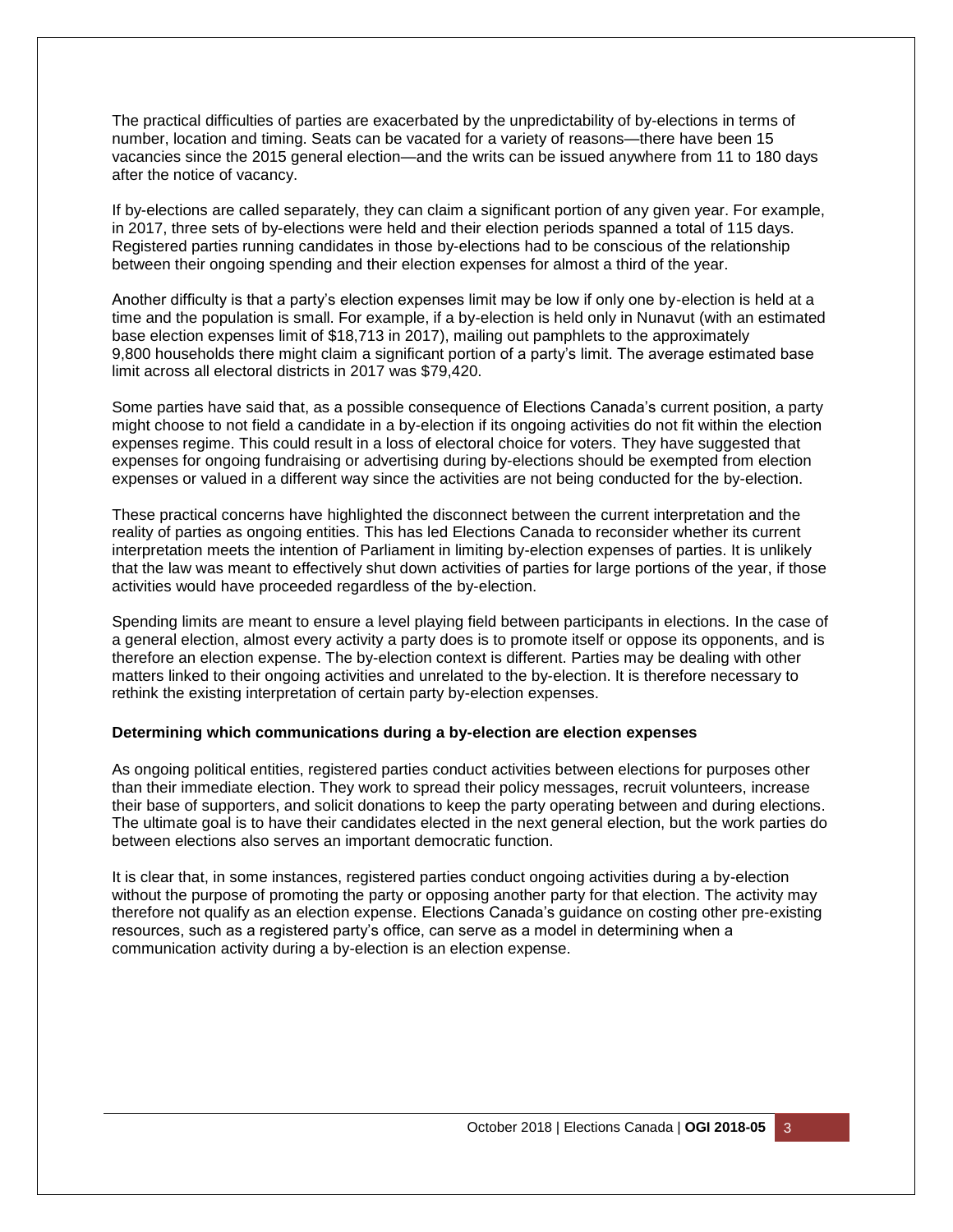When a registered party maintains an office year-round, the chief agent must determine whether costs qualify as election expenses in a particular election. The chief agent must consider the purpose of each activity carried out by the office in order to determine whether the costs incurred to carry out the activity qualify as election expenses.<sup>1</sup> This is in addition to reporting a reasonable allocation of rent or property tax, utility cost, etc., as election expenses.

In other words, the chief agent needs to consider whether particular activities in the office—making telephone calls, updating computer systems, preparing mailouts, etc.—are being used for the election. If they are, the associated costs need to be reported as election expenses.

A similar test can be applied to the party's communication activities during a by-election, such as web communications, fundraising and advertising, in order to determine whether the associated costs are election expenses. In determining if a party is using a particular communication for an election, both the registered party's intention in producing the content and its actions during the election with regard to the content would be considered.

Just as each aspect of ongoing office activity is to be examined during a by-election, so should each communication activity. The registered party should ask itself the following question to determine if the cost for a particular communication transmitted during the election period is an election expense:

 Did the party incur an expense to produce or distribute the communication for the by-election? The totality of circumstances should be considered, including whether the content mentions the by-election or an issue of particular interest in the electoral district, how many days into the election period it was transmitted, whether the communication was planned close to the 180-day limit for the by-election being called, and how the communication fits into the party's overall strategy.

If the answer to the question is **no**, there is no election expense for the communication.

If the answer to the question is **yes**, there is an election expense for the communication. The registered party will need to report both the production cost and distribution cost (or a portion of it) as an election expense.

This interpretation applies exclusively to registered parties during by-elections on the understanding that registered parties' communication activities during a by-election may be for a purpose other than that by-election.

The interpretation does not apply to parties during a general election or to candidates in any election. This includes incumbent members of Parliament running for re-election who choose to continue using their parliamentary resources, such as billboards and householders, during the election period. The costs of those communication activities remain election expenses.

l

<sup>1</sup> *Political Financing Handbook for Parties and Chief Agents*, February 2018, p. 66.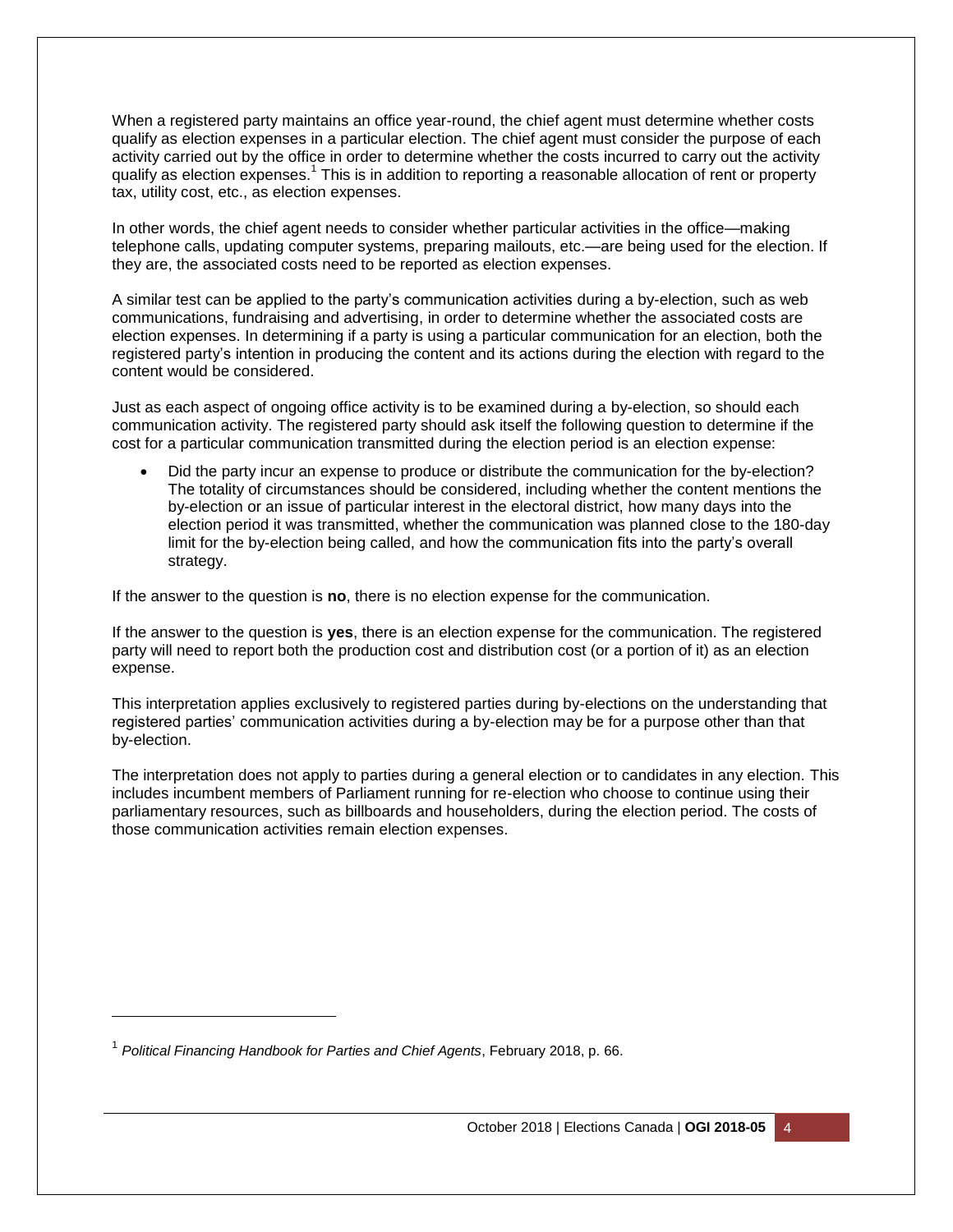#### **Calculating the election expense for new communications during a by-election**

Once a registered party has established that a communication is an election expense for the by-election, it must determine the amount of that expense in terms of production and distribution. In subsections 376(2) and (3) of the CEA, production and distribution costs of advertising or promotional material are explicitly included as election expenses, even if they are related to a fundraising activity.

#### *Distribution cost*

Elections Canada has previously required that, during a by-election, the election expense for distribution be reported as the actual cost to distribute in the smallest region that includes the by-election riding. In some cases, especially for television advertising, the smallest region of distribution for a specific medium may still be a much larger area than the by-election riding—it may be several provinces and territories, or the whole country.

In analyzing whether the CEA allows the distribution cost to be broken down any further, it is useful to consider what happens when a registered party transmits advertising outside a by-election riding: the associated cost is not an election expense because there is no promotion in relation to the election. By the same token, if a party transmits regional advertising during a by-election with the purpose of reaching the by-election riding, the party is promoting itself for the election to only a subset of people in the distribution area.

One could argue for taking a position that would allow registered parties, during a by-election, to prorate the election expense for distribution based on the population in the affected electoral district. However, this would result in an uneven playing field in terms of access to advertising space.

For example, if it costs \$30,000 to broadcast an ad nationally during a hockey game,<sup>2</sup> the prorated election expense for distribution in a single electoral district with an average population size would be \$250. That distribution cost would be affordable for many smaller parties, but they could not in fact access the ad space without spending to reach the rest of the country.

As a result, Elections Canada views the current interpretation of how to allocate distribution costs during a by-election as correct. If a communication is an election expense for the by-election, the applicable distribution cost is what it would actually cost to distribute to the smallest area that includes the by-election riding. If there is no smaller distribution area for the specific medium used (for example, a specific newspaper or TV network), then 100% of the distribution cost is an election expense.

#### *Production cost*

l

Where a communication is found to be a by-election expense, the full cost to produce the communication must be accounted for.

Currently, Elections Canada makes an exception only for the production of pre-existing billboards, which may be reported at less than their commercial value. It is important to examine the details of this exception to see if it might apply to other communications, such as national fundraising or advertising, during a by-election.

 $2$  Advertising rates in this note are estimates based on hypothetical scenarios.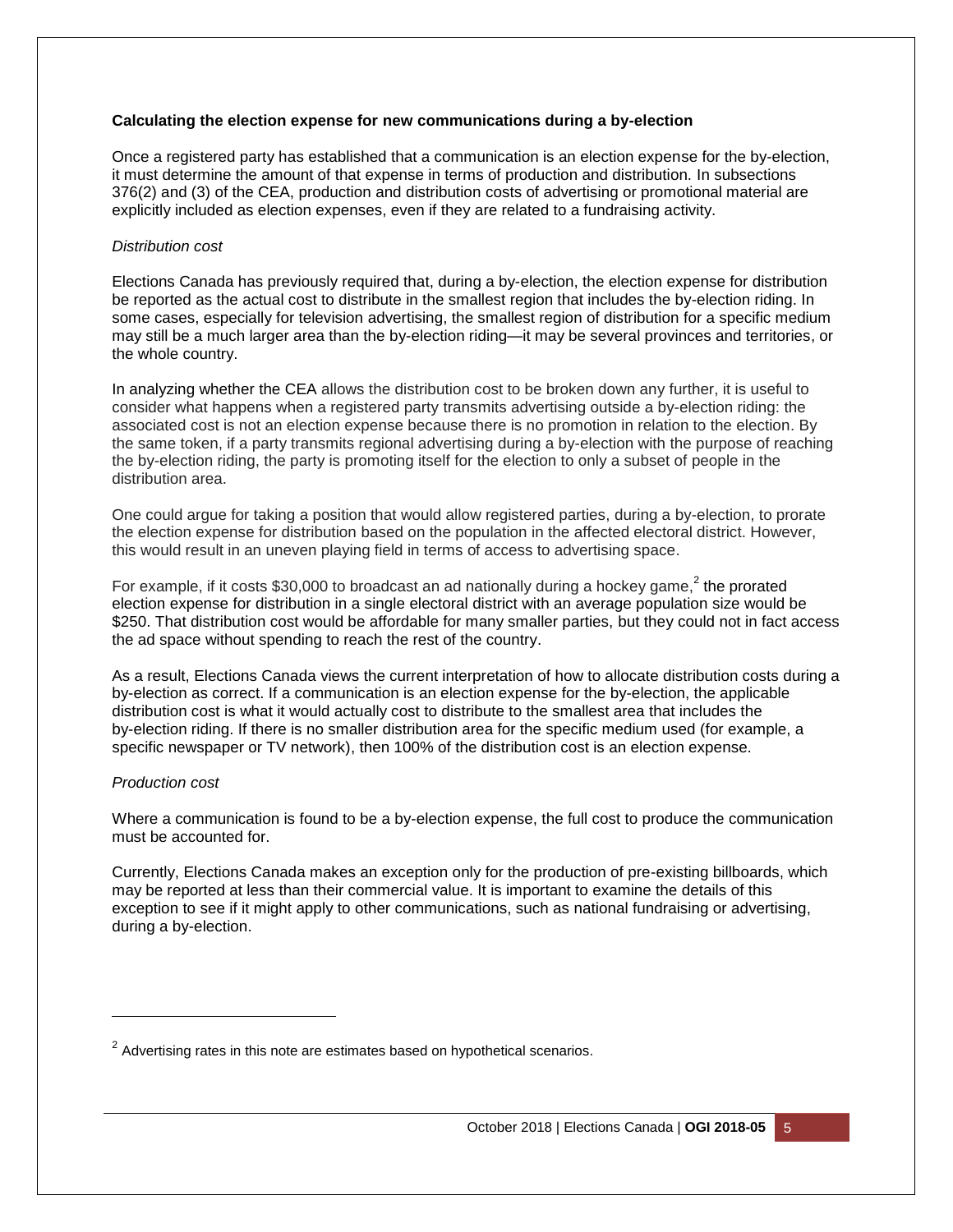When pre-existing billboards remain in place during an election period, the political entity may report as an election expense the commercial value of a temporary billboard that would be installed just for the election period—in other words, a billboard built to have a physical lifespan of weeks instead of years. The commercial value must still be reported for a billboard of the same size, with the same design, and installed at the same height.

For example, a member of Parliament with pre-existing billboards can report the commercial value of equivalent signs printed on corrugated plastic instead of aluminum or lumber, and installed at the same height using lumber instead of steel beams.

Can this exception be applied to other communications? Direct mail is already designed to have a short lifespan, and digital material has an indefinite lifespan no matter how it is produced. Therefore, the accepted rationale for reporting billboards at less than their actual production cost or commercial value does not apply to communications such as pamphlets, broadcast advertising and digital advertising.

The election expense for production is therefore 100% of the production cost or, if contributed or transferred, the commercial value.

As an example, the full cost to create, assemble and edit all parts of a video that is an election expense must be reported, even if some segments are recycled. If a segment of one video is used in multiple videos in the same election, the production cost of that segment is counted only once. If footage is obtained at no cost and would be available for free to any other registered party, it is not included in the calculation.

## **Practical Application**

This section provides examples of how the interpretation applies to various communication activities during a by-election.

#### **TV advertising**

There is a by-election underway in Scarborough–Agincourt. The party runs an ad on XYZ News across Ontario, in part to influence voters in that by-election. An election expense must therefore be reported.

The party paid \$4,000 to produce the ad and \$2,000 to run the ad on XYZ Ontario. For this advertising, the smallest distribution area that includes Scarborough–Agincourt is XYZ Toronto. The actual cost to run the ad on XYZ Toronto would have been \$1,600.

The total election expense is therefore  $$5,600$   $$4,000$  production + \$1,600 distribution).